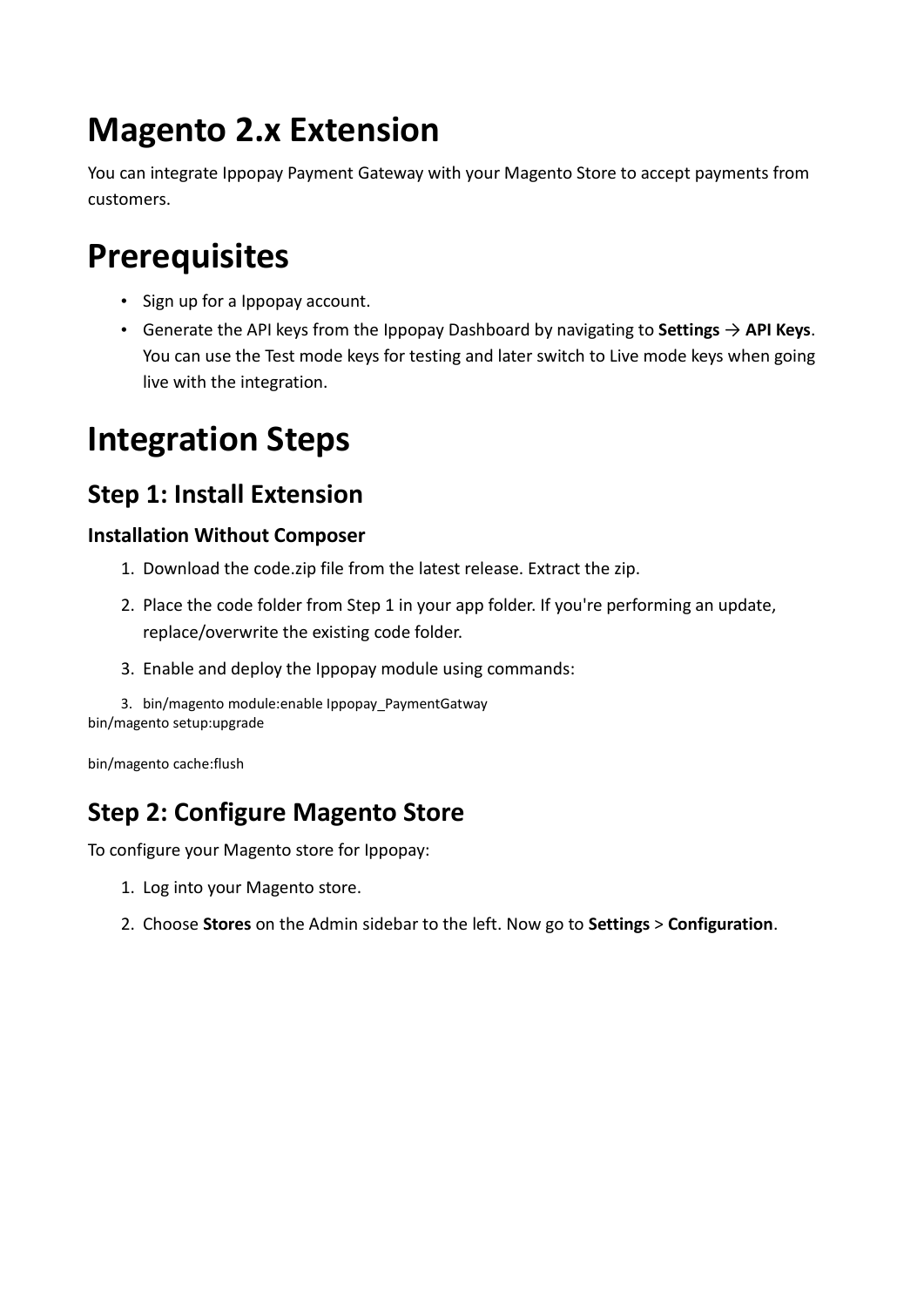

3. In the **Configuration** page, click on **Sales** on the left and choose **Payment Methods**.

| 伽                                         | Configuration                                            |              |                                                   |                                             | <b>Save Config</b> |  |
|-------------------------------------------|----------------------------------------------------------|--------------|---------------------------------------------------|---------------------------------------------|--------------------|--|
| $\mathbf{a}$<br><b>DASHBOARD</b>          | <b>CUSTOMERS</b>                                         | $\checkmark$ |                                                   | Algeria<br>American Samoa<br>Andorra        |                    |  |
| \$<br>SALES                               | <b>SALES</b>                                             | $\wedge$     |                                                   | Angola<br>Anguilla<br>Antarctica            |                    |  |
| Ŵ<br><b>PRODUCTS</b>                      | Sales                                                    |              |                                                   | Antigua & Barbuda<br>Argentina              |                    |  |
| Å<br><b>CUSTOMERS</b>                     | Sales Emails                                             |              | <b>Top destinations</b>                           | Afghanistan<br>Albania<br>Algeria           | [GLOBAL]           |  |
| $\blacktriangleleft$<br><b>MARKETING</b>  | PDF Print-outs                                           |              |                                                   | American Samoa<br>Andorra<br>Angola         |                    |  |
| $\Box$<br>CONTENT                         | Tax                                                      |              |                                                   | Anguilla<br>Antarctica<br>Antigua & Barbuda |                    |  |
| nla<br><b>REPORTS</b>                     | Checkout                                                 |              |                                                   | Argentina                                   |                    |  |
| $\frac{d}{d}$<br>stores                   | <b>Shipping Settings</b>                                 |              | <b>State Options</b>                              |                                             |                    |  |
| ❖<br>SYSTEM                               | Multishipping Settings<br>Shipping Methods<br>Google API |              | <b>Locale Options</b><br><b>Store Information</b> |                                             |                    |  |
| ۰<br><b>FIND PARTNER!</b><br>& EXTENSIONS |                                                          |              |                                                   |                                             |                    |  |
|                                           | Payment Methods                                          |              | <b>Store Name</b>                                 |                                             | [STORE VIEW]       |  |
|                                           |                                                          |              | <b>Store Phone Number</b>                         |                                             | [STORE VIEW]       |  |
|                                           | <b>SERVICES</b>                                          | $\checkmark$ | <b>Store Hours of Operation</b>                   |                                             | [STORE VIEW]       |  |
|                                           | <b>ADVANCED</b>                                          | $\checkmark$ |                                                   |                                             |                    |  |

4. In the **Payment Methods** page, navigate to Ippopay.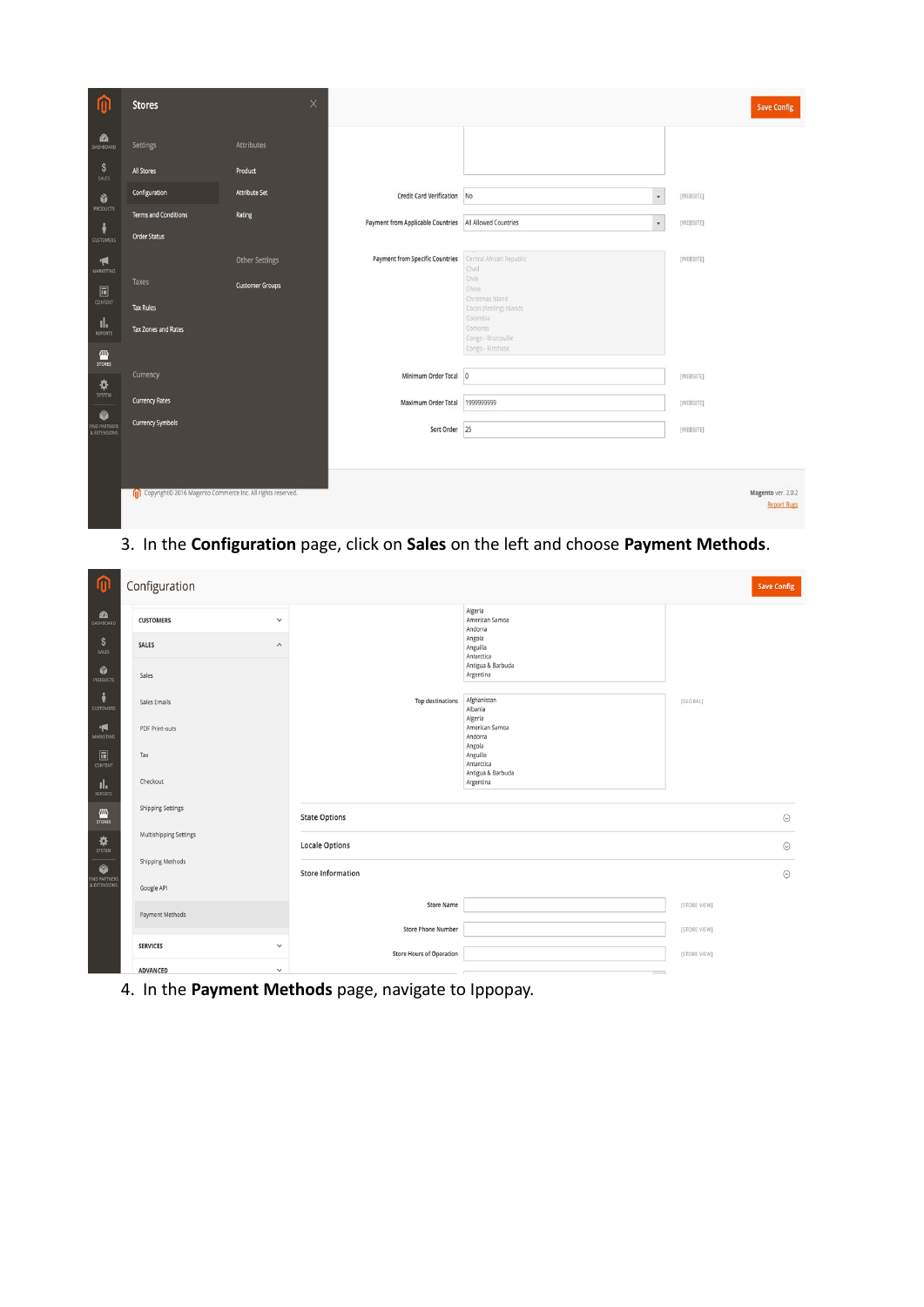|           | Configuration                 |              |                                                       |                          |              |
|-----------|-------------------------------|--------------|-------------------------------------------------------|--------------------------|--------------|
|           | <b>Shipping Settings</b>      |              | ◯ IppopayPaymentGateway                               |                          |              |
| DASHBOARD | <b>Multishipping Settings</b> |              | <b>Enabled</b><br>[website]                           | Yes                      | $\mathbf{v}$ |
|           | <b>Shipping Methods</b>       |              | Title<br>[store view]                                 | Payment method (Ippopay) |              |
|           | Google API                    |              | <b>Public Key</b><br>[website]                        |                          |              |
|           | <b>Payment Methods</b>        |              | <b>Secret Key</b><br>[website]                        |                          |              |
| MARKETING | 3D Secure                     |              | <b>Render Host</b><br>[website]                       | <b>No</b>                | $\mathbf{v}$ |
|           | <b>SERVICES</b>               | $\checkmark$ | <b>Payment From Applicable Countries</b><br>[website] | All Allowed Countries    | $\mathbf{v}$ |
|           | <b>ADVANCED</b>               | $\checkmark$ | <b>Payment From Specific Countries</b><br>[website]   | Afghanistan              |              |
|           |                               |              |                                                       | Åland Islands            |              |
|           |                               |              |                                                       | Albania                  |              |
|           |                               |              |                                                       | Algeria                  |              |
|           |                               |              |                                                       | American Samoa           |              |
|           |                               |              |                                                       | Andorra                  |              |
|           |                               |              |                                                       | Angola                   |              |
|           |                               |              |                                                       | Anguilla<br>Antarctica   |              |
|           |                               |              |                                                       | Australian A. Burghards  |              |

- 5. Enter your test mode [PUBLIC\_KEY] and [SECRET\_KEY]. These can be generated from your [Dashboard.](https://app.ippopay.com/signin)
- 6. Select **Yes** for the option **Enabled**.
- 7. Click **Save Config**. This activates your account in the Test Mode. You can use this account to make a few test payments to ensure a successful workflow. **Note**: In test mode, no real money is deducted from your account.

### **[Step 3: Accept Live Payments](https://razorpay.com/docs/payment-gateway/ecommerce-plugins/magento/2.x/#step-4-accept-live-payments)**

After testing your Magento store, when you are ready to accept live payments:

- 1. [Generate the \[PUBLIC\\_KEY\] and \[SECRET\\_KEY\]](https://app.ippopay.com/settings/api) in the **Live mode** on your Ippopay Dashboard.
- 2. Enter the Live mode [PUBLIC\_KEY] and [SECRET\_KEY] in your Magento store.